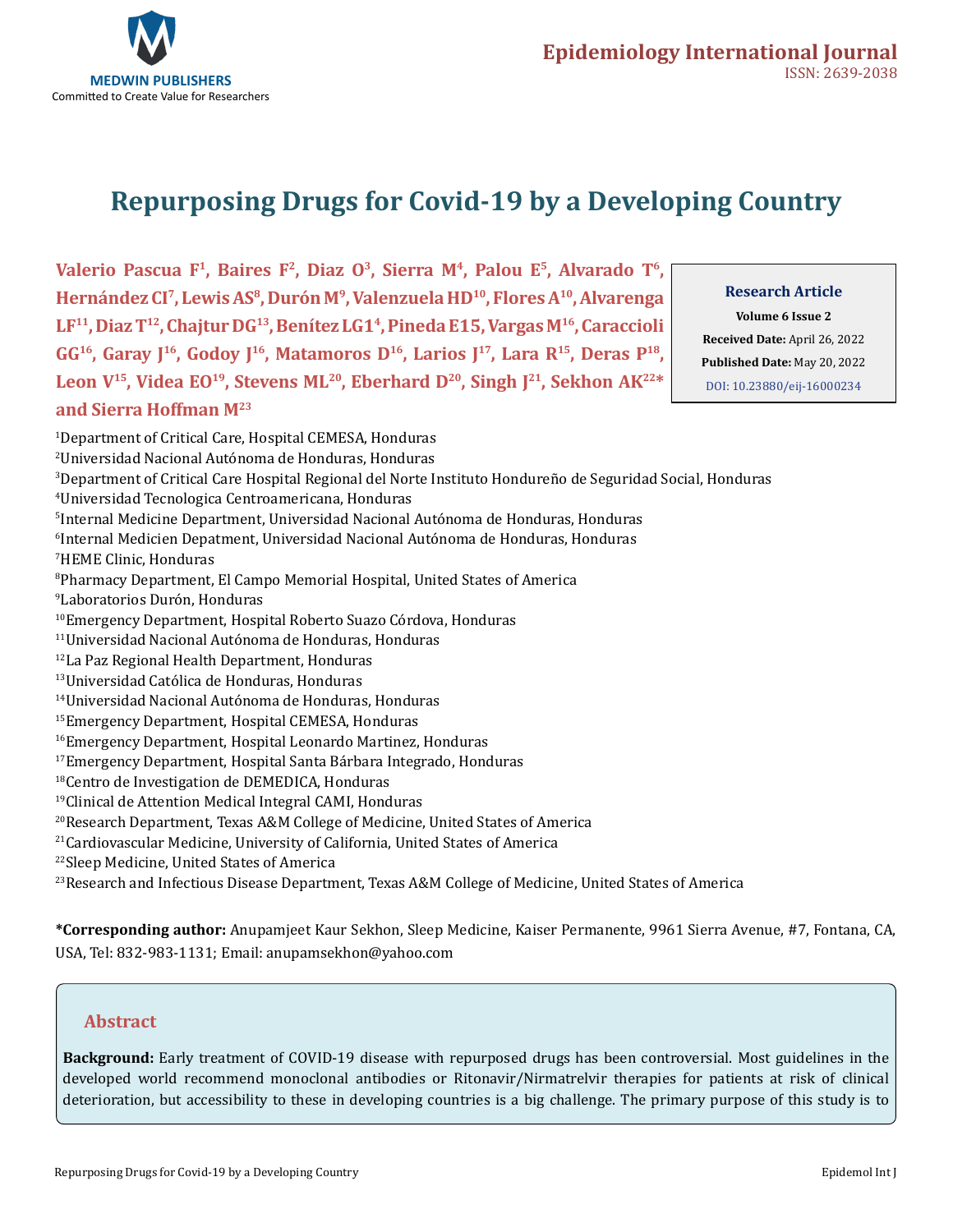review the impact of early treatment of COVID-19 with repurposed drugs on hospitalizations, oxygen requirement, and mortality in a limited resource setting.

**Methods:** This observational cohort study was Institutional Review Board (IRB) approved. Data was collected from medical records from November 2020 until October 2021. A multiphasic multidrug protocol of repurposed drugs was used as COVID-19 outpatient therapy in Honduras. Patients within 7 days of disease onset and mild symptoms received Ivermectin, Aspirin, Colchicine, Fluvoxamine, and Famotidine. On day 7, patients received Prednisolone and Apixaban if CT-chest showed pulmonary infiltrates and inflammatory markers were elevated. Patients were followed every 24-72 hours, and pulse doses of methylprednisolone were given for clinical deterioration.

**Results:** Of 415 patients, 208 were men (50.1%), and 207 women (49.9%). Average age of the cohort was 47.4 years, and 94 patients were above age 60. 414 patients survived (99.7% survival). Twenty-six patients required hospitalization (6.5%, 95% CI: 4.5% - 9.3%). All the hospitalized patients were unvaccinated. Other significant risk factors for hospitalization included age ≥ 60 years, hypertension, diabetes, late Fluvoxamine start (>4 days), and steroid use prior to presentation. Only thirteen patients required oxygen (3.1% 95% CI: 1.8% - 5.3%). Significant risk factors for oxygen requirement included age ≥ 60 years, male gender, and prior steroid usage. All the thirteen patients that required oxygenation were unvaccinated. The average length of hospital stay was 5.9 days.

**Conclusion:** Early outpatient treatment with affordable, easily accessible repurposed drugs focusing on the pathophysiology of COVID-19 disease progression shows promising results vs. the standard of care by WHO, with only one death, 3.1% requiring oxygen, 6.5% hospitalizations, and an average hospital stay of 5.9 days in a developing country.

**Keywords:** COVID-19; Repurposed Drugs; Fluvoxamine; Developing Country; Early Outpatient Treatment; Prednisolone; Colchicine

**Abbreviations:** CCDC: Chinese Center for Disease Control and Prevention; WHO: World Health Organization; SARS-COV-2: Severe Acute Respiratory Syndrome Coronavirus 2; COVID-19: Coronavirus Disease 2019; IRB: Institutional Review Board; RT-PCR: Reverse Transcription Polymerase Chain Reaction; CT: Chest Computed Tomography; CBC: Complete Blood Counts; CRP: C-Reactive Protein; AST: Aspartate Transaminase; ALT: Alanine Transaminase; LDH: D-Dimer and lactate dehydrogenase; MERS-CoV: Middle East Respiratory Syndrome Coronavirus; ACE: Angiotensin-Converting Enzyme 2; SSRI: Selective Serotonin Reuptake Inhibitor.

### **Introduction**

In December 2019, even before mainstream media's first reports of the events to come, Sharon Sanders, an online blogger from Florida, U.S.A. documented an unusual pattern of occurrences from clinic reports in Wuhan, China [1]. An infectious outbreak involving an unknown cause was occurring among patients presenting with three common factors: respiratory symptoms, hypoxia, and bilateral opacities on imaging, among others [2]. Slowly, the local and international mainstream media began raising suspicion of an epidemic caused by an agent yet to be determined at that time. Days later, both the Chinese Center for Disease Control and Prevention (CCDC) and the World Health Organization (WHO) jointly confirmed this suspicion and promised to continue informing the world of further developments [3-5].

Shortly after that, the world was introduced to a novel coronavirus, later identified as Severe Acute Respiratory Syndrome Coronavirus 2 (SARS-COV-2), the cause of Coronavirus Disease 2019 (COVID-19), the worst pandemic of this century [6]. Few would have predicted that this pandemic would create multiple and extreme points of view amongst physicians and scientists worldwide in regards the approach to combat this new evolving catastrophe. Unfortunately, this polarized positions still remain a huge area of debate around the globe.

From the beginning of this ongoing and devastating disease, there have been significant advancements in managing hospitalized patients with SARS-CoV-2. The RECOVERY Trial has conclusively proven that dexamethasone reduces the mortality of patients requiring oxygen [7]. Therapeutic anticoagulation also became a vital care component for critical hospitalized patients with SARS-CoV-2 given the now well-known COVID-19 associated coagulopathy [8]. Additionally, the combination of Interleukin-6 (IL-6) inhibitors, such as tocilizumab and sarilumab, with corticosteroids has been shown to further reduce the mortality rate in COVID-19 in critical patients [9,10]. Unfortunately, advancements in COVID-19 disease management in the first 12 months were almost exclusive in the hospitalized patient with SARS-Cov-2 infection.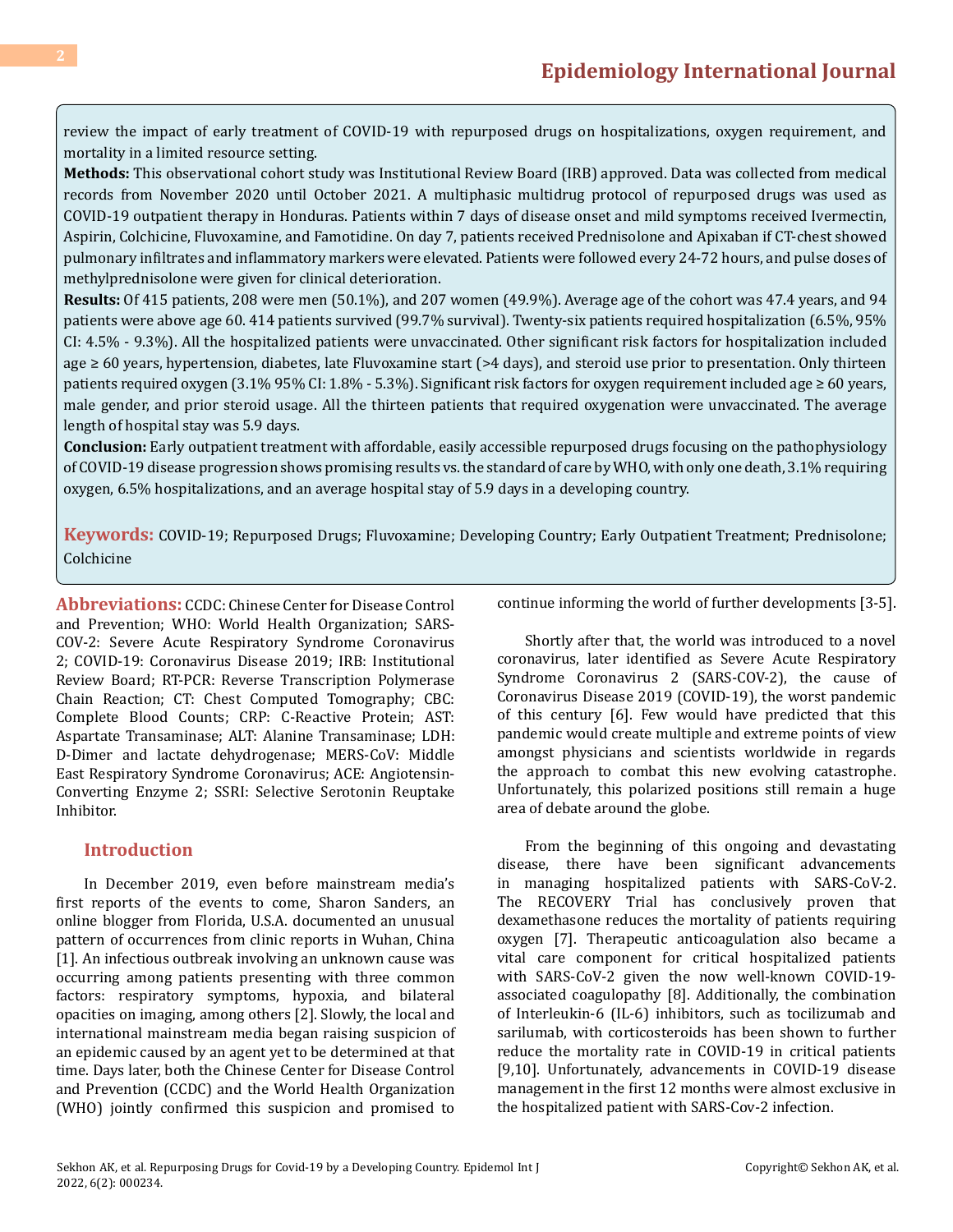Nearing the end of 2021, most academicians and frontline physicians would agree that the course of the SARS-CoV-2 infection is anything but predictable. Thus, implementing a therapeutic approach early in the disease course becomes logical and essential to reducing COVID-19 related hospitalizations and mortality, making time a critical factor for COVID-19 management.

It became evident in the second year of the pandemic that early outpatient treatment was essential to anticipate the Covid 19 complications. However, the therapeutic way of approaching this, became divergent with a clear distinct between developed and underdeveloped countries. Most guidelines in the developed world are supporting the use of monoclonal antibodies or the recently approved Ritonavir/Nirmatrelvir therapies for patients at risk of clinical deterioration, but accessibility to these in developing countries is still a challenge. Although these are outstanding scientific achievements, the global disparity of vaccine distribution in underdeveloped region has already proven that these countries will not be able to prioritize these as viable therapeutic options. Low-income countries have been more proactive by utilizing more easily accessible medications, subsequently reporting success with early ambulatory management of SARS-CoV-2 infection [11]. Proponents of this method have predicted that early outpatient treatment with easily accessible, repurposed medications is a more practical approach for preventing COVID-19 related hospitalizations and complications, or at the very least lessening the course of illness.

Medications that may demonstrate a theoretical impact on the course of SARS-CoV-2 infection include Ivermectin, Colchicine, Aspirin, and Fluvoxamine. Ivermectin is a safe antiparasitic, with a wide spectrum of evidence throughout the world with very controversial data supporting or against its use when treating COVID-19 itself [12]. Colchicine works by acting on the NLRP3 inflammasome, and Aspirin is a well-known antiplatelet and anti-inflammatory agent [13,14]. Interestingly, there is new evidence that serotonin acts as an essential molecule in COVID-19 pathology due to its effects on platelet adhesion [15]. The study presented herein demonstrates the outcomes of a multifaceted protocol utilizing repurposed, easily accessible medications for the early management of SARS-CoV-2 infection in the ambulatory setting of a developing country.

### **Definitions and Methods**

### **Definitions of COVID 19 Severity**

**Mild Disease (COVID):** Patients presenting with any of the common signs or symptoms of SARS-CoV-2 infection, including fever, cough, sore throat, malaise, headache, myalgias, nausea, vomiting, diarrhea, or loss of taste and smell, but do not have dyspnea, hypoxia, or abnormal chest radiography.

**Moderate Disease:** Patients who show evidence of lower respiratory disease (e.g., dyspnea) at clinical presentation and/or abnormal chest radiography and who have pulse oximetry of ≥ 94% on room air.

**Severe Disease:** Patients who show evidence of lower respiratory disease with pulse oximetry of < 94% on room air, a ratio of arterial partial pressure of oxygen to fraction of inspired oxygen (PaO2/FiO2) < 300 mmHg, a respiratory rate of >30 breaths per min, and/or abnormal chest radiography demonstrating > 50% pulmonary infiltrates.

**Critical Illness:** Individuals presenting with respiratory failure, septic shock, and/or multiple organ dysfunction.

We conducted an observational cohort study, data was collected from medical records according to the Institutional Review Board (IRB) permission, from November 2020 until October 2021. This study was performed in the COVID-19 outpatient clinic at the Hospital Centro Médico Sanpedrano (CEMESA) in San Pedro Sula, Cortes, Honduras. The institutional review board approved the study as a minimal risk for the retrospective character of the study, and informed consent was not required. All patients fifteen years of age or older with mild or moderate signs and symptoms of COVID-19 with a positive SARS-COV-2 antigen or Reverse Transcription Polymerase Chain Reaction (RT-PCR) were included in the study. In addition, patients who developed signs and symptoms of the disease and were in close contact with one of the patients in the cohort were also treated and included in the study. Pregnant women, patients younger than fifteen years of age, and patients presenting with severe COVID-19 symptoms were excluded. A multidrug multifaceted treatment protocol was used according to the clinical presentation and days of symptoms of the disease.

#### **Viral Replication Phase treatment**

Patients with less than seven days of disease onset in the viral replication phase with mild symptoms received the first phase (viral replication phase) of treatment, which consisted of Ivermectin 0.4 milligrams per kilogram (mg/kg) orally daily for five days, Aspirin 100 milligrams (mg) orally per day for fourteen days if no history of allergy, Colchicine 0.5 mg orally twice per day for fourteen days, Fluvoxamine 50 mg orally twice daily for three days, which, depending on patient tolerance, was increased to 100 mg orally twice daily to complete fourteen days, and Famotidine 40 mg orally twice daily for fourteen days.

#### **Early Pulmonary Inflammatory Phase treatment**

Patients were clinically evaluated on the eighth day following symptom onset or earlier for dyspnea, worsening cough, or a three percent reduction in oxygen saturation,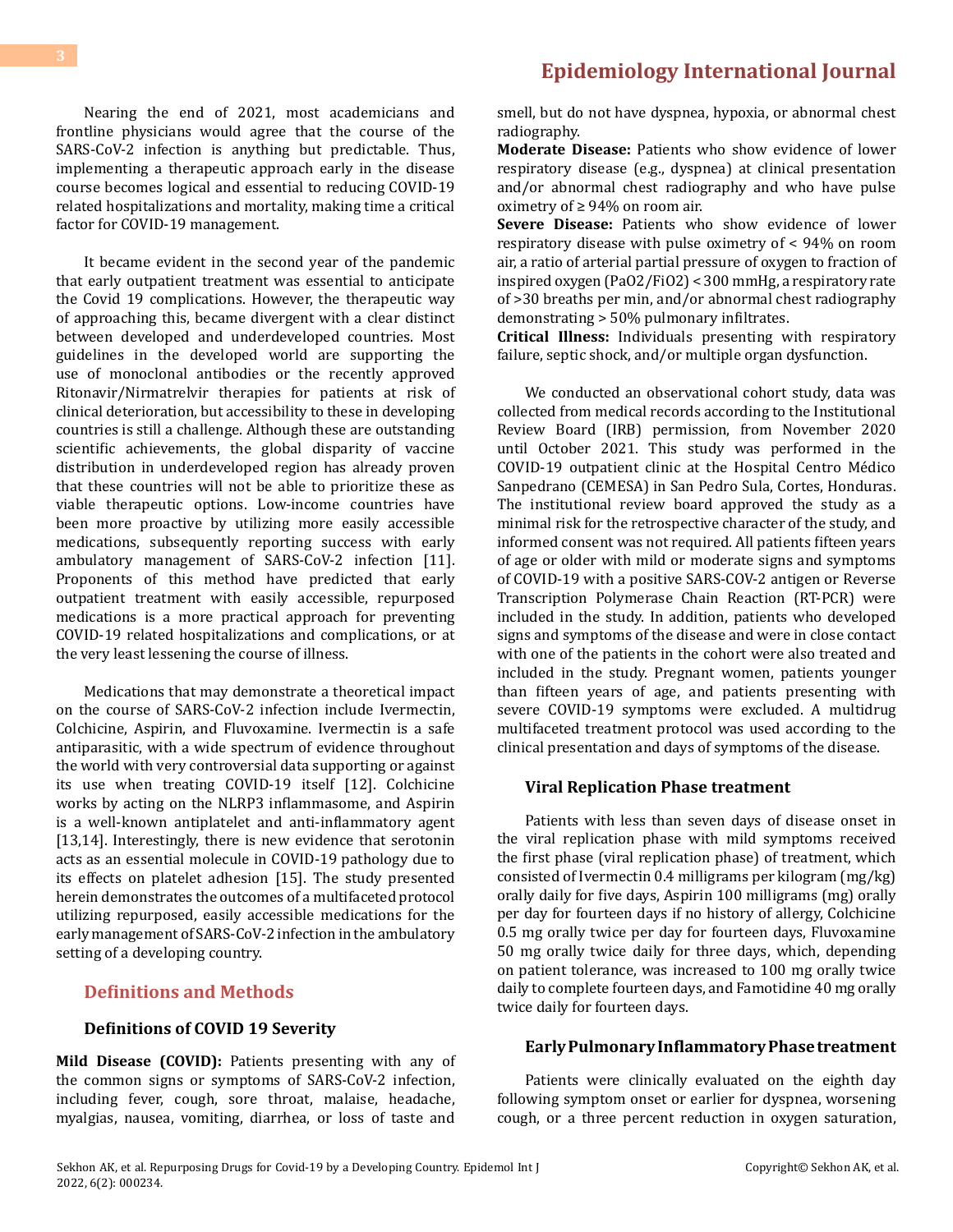measured by a home pulse oximeter. Chest computed tomography (CT) or chest radiograph and inflammatory markers, including complete blood counts (CBC), C-reactive protein (CRP), aspartate transaminase (AST), alanine transaminase (ALT), D-Dimer and lactate dehydrogenase (LDH), were obtained.

If the patient had clinical deterioration or had pulmonary infiltrates present on imaging studies and associated elevation of inflammatory markers, treatment with oral corticosteroids in association with oral anticoagulation was started even if they did not have oxygen desaturation considering they were developing an early pulmonary inflammatory phase. Prednisolone 1 mg/kg orally per day was used. All patients were reassessed after three days of using corticosteroids. If improving, a total five days of same treatment was completed followed by slow weaning of steroids (i.e fifty percent every three days).

If any inflammatory markers increased or clinical deterioration was present, which was defined as a progressive elevation of C-reactive protein, D-Dimer, or LDH, worsening dyspnea or oxygen saturation of less than 94% after three days of initiating oral corticosteroids, then intravenous (IV) methylprednisolone 250 mg per day for three days was administered, and oral prednisolone was discontinued. This was followed by a close daily clinical assessment at

the COVID-19 clinic site to address whether the patient required hospital admission. If the patient's clinical course and inflammatory markers improved, prednisolone was tapered down from a dose of 1 mg/kg per day with fifty percent reduction every three days. Apixaban 5 mg orally every twelve hours was given to patients who had elevated inflammatory markers or had worsening signs or symptoms and radiologic evidence of pulmonary disease progression by Chest CT or radiography.

If the patient had an oxygen saturation of less than 95%, then the dose of Ivermectin was escalated from 0.4 mg/kg to 0.6 mg/kg orally per day for five days. Additionally, the frequency of Fluvoxamine 100 mg was escalated from every twelve hours to every eight hours. If patients presented after day seven of the onset of symptoms and had clinical and radiologic evidence of pulmonary disease, they were treated with the viral replication phase medication as well as prednisolone and oral anticoagulation.

#### **Statistical Analysis**

Descriptive analysis was performed to find the average and median values for quantitative analysis. Univariate analysis using Chi-square analysis was performed on the categorical variables to establish the risk association. SPSS Version 26 was used for statistical analysis (Figure 1).

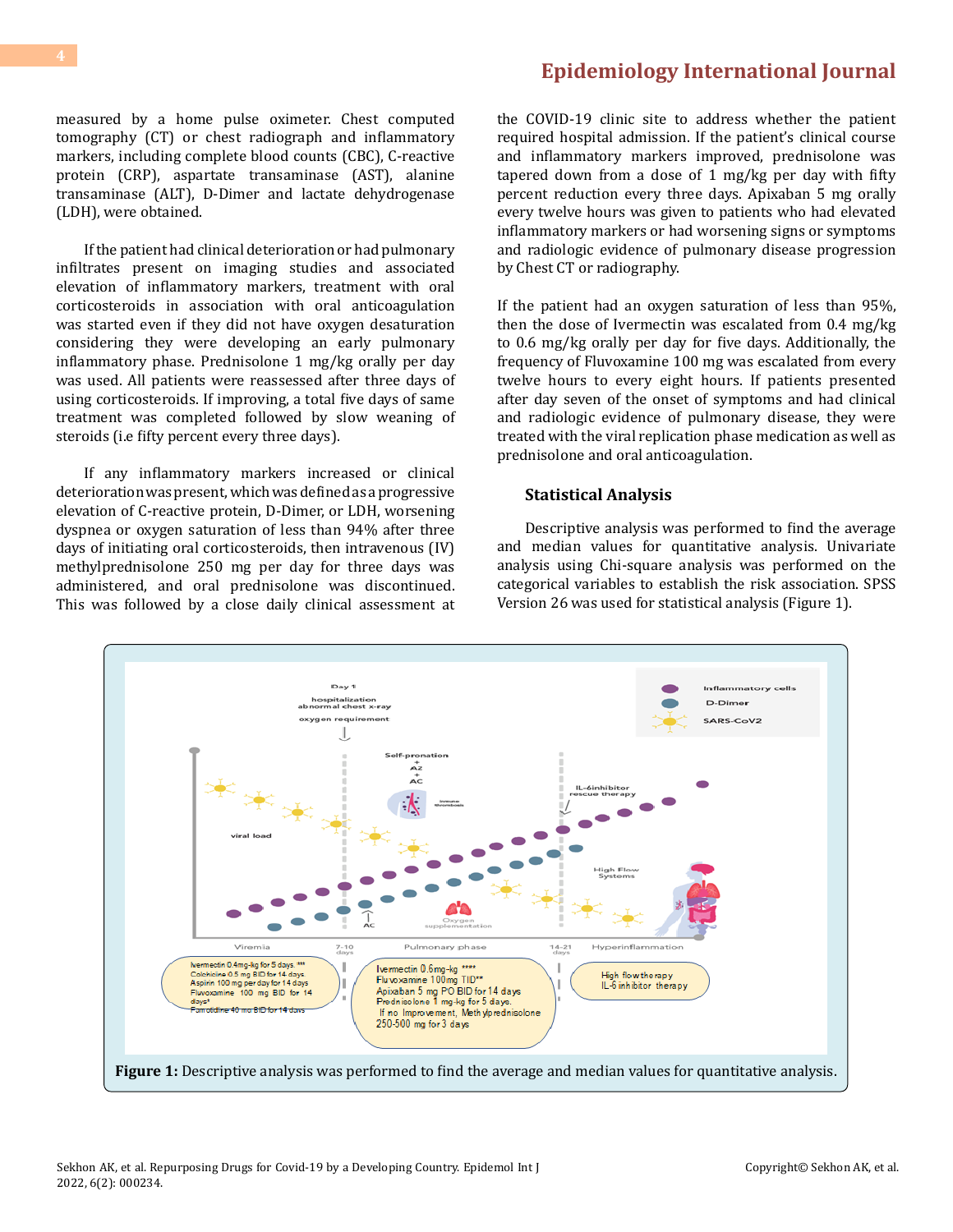### **Results**

A total of 415 patients participated in the study. 208 were men (50.1%) and 207 were women (49.9%). The average age was 47.4 years  $(46.8 \text{ in} \text{ men} \text{ and } 47.9 \text{ in} \text{ women}, \text{p} = 0.5)$ . Only 94 patients (22.6%) were older adults i.e age ≥60 years. 158 (38.1%) were overweight (BMI 25.0 – 29.9 kg/m2), and 117 (28.2%) patients were obese (BMI ≥30 kg/m2). Ninetyeight (23.6%) patients had hypertension. Forty-seven (11.3%) were diabetic, and twenty-four (5.8%) patients had hyperlipidemia. Bronchial asthma and hypothyroidism were seen in sixteen (3.9%) patients each. Eleven (2.7%) had psychiatric illnesses. A total of 176 (47.8%) had at least one of the comorbidities.

Out of 415, only 100 people were adequately vaccinated, whether they had two doses or a single dose (Johnson and Johnson), and at least 14 days had elapsed since the last dose. All 415 patients received Fluvoxamine and ivermectin. Aspirin was given to 379 patients. 375 received Famotidine, and 388 received colchicine. Only 191 were prescribed Apixaban and 186 received steroids. Only five patients required Tocilizumab (1.2%, 95% CI: 0.5% - 2.8%). Ninetythree patients (22.4%) had received premedication before presenting to the study clinic. Only eleven patients had prior documented steroid usage.

Of the 415 patients, 414 survived (99.7% survival). Only one patient died. She was a 50-year-old unvaccinated female with class I Obesity, who was self-medicating with prednisolone 50 mg/day and Azithromycin 500 mg/day since day one of symptom onset. She presented on the fifth day of symptoms. Upon evaluation, she was classified as moderate disease needing supplemental oxygen and was hospitalized.

Of 415 patients, twenty-six patients required hospitalization (6.5%, 95% CI: 4.5% - 9.3%). All of the hospitalized patients were unvaccinated. Other significant risk factors for hospitalization included age  $\geq 60$  years (RR = 2.6, 95% CI: 1.2-5.4, p = 0.009), hypertension (RR = 2.1, 95% CI: 1.0-4.5,  $p = 0.003$ ), Diabetes Mellitus type 2 (RR = 2.9, 95% CI: 1.3-6.8, p = 0.01), late Fluvoxamine start (>4 days)  $(RR = 2.8, 95\% \text{ CI: } 1.2 - 6.9, p = 0.007$ , and steroid use in the early viral replication phase (RR =  $5.1$ , 95% CI: 1.9-13.5, p = 0.01).

The average length of hospital stay (LOS) was 5.9 days (P25 4.0, P50 5.5, P75 7.7). Only thirteen patients required oxygen (3.1% 95% CI: 1.8% - 5.3%). Significant risk factors for oxygen requirement included age  $\geq 60$  years (RR = 3.5, 95% CI: 1.2-10.1, p = 0.01), male gender (RR = 3.2, 95% CI:  $0.9-11.4$ ,  $p = 0.03$ ), and use of steroids in the early replication

### **[Epidemiology International Journal](https://medwinpublishers.com/EIJ/)**

phase (RR = 7.3, 95% CI: 1.9-28.2, p = 0.02). All of the thirteen patients that required oxygenation were unvaccinated.

#### **Discussion**

History will remember the COVID-19 pandemic for multiple reasons, but the most striking will likely be the conflict and diversity of opinions in all areas of modern society. Among scientists, academicians, and frontline healthcare providers, there has been an unrelenting debate revolving around whether to wait for the evidence provided by randomized controlled trials before proceeding with a therapeutic strategy or utilizing the best available evidence at present to develop a targeted therapeutic approach. This was exemplified by the early debate over the responsiveness of SARS-CoV-2 to corticosteroids, as six months went by before a randomized controlled trial answered this critical question. However, many frontline healthcare providers were already implementing corticosteroids into their therapeutic approach for SARS-CoV-2 infection despite enduring criticism. Underdeveloped countries, like Honduras, did not have the luxury of awaiting the results of randomized controlled studies because of the potential for collapse of their healthcare system without developing a treatment strategy. In contrast to New York City, which has a population of 8.9 million, 1060 critical care physicians, and 1644 intensive care unit (ICU) beds, Honduras has only nineteen critical care physicians and 125 ICU beds for a population of 9.9 million [16,17]. This has led to the need to develop a multifaceted therapeutic approach utilizing repurposed medications that are more readily accessible to underdeveloped countries like Honduras.

Early in the COVID-19 pandemic, there was considerable controversy and debate at all levels of government, and the medical community, regarding how to mitigate the impact of this rapidly progressing coronavirus infection. Logically, medical authorities looked to past experiences with the epidemics caused by Severe Acute Respiratory Syndrome Coronavirus 1 (SARS-CoV-1) and Middle East Respiratory Syndrome Coronavirus (MERS-CoV). These epidemics were approached with large-scale quarantines of infected patients and close contacts alike in all settings, including healthcare. Because this seemed to be an effective strategy, this approach was utilized in the initial phases of SARS-CoV-2 infection, with isolation of ill patients followed by contact tracing, progressing to closures, even with fervent debate, of large sectors of the populace. However, it has now become clear that this was not an effective means of control, given a better understanding of the pathogenesis of SARS-CoV-2 compared to SARS-CoV-1 and MERS-CoV. When discussing SARS-CoV-1, MERS-CoV, and SARS-CoV-2, one cannot assume that they can each be managed similarly, simply because they are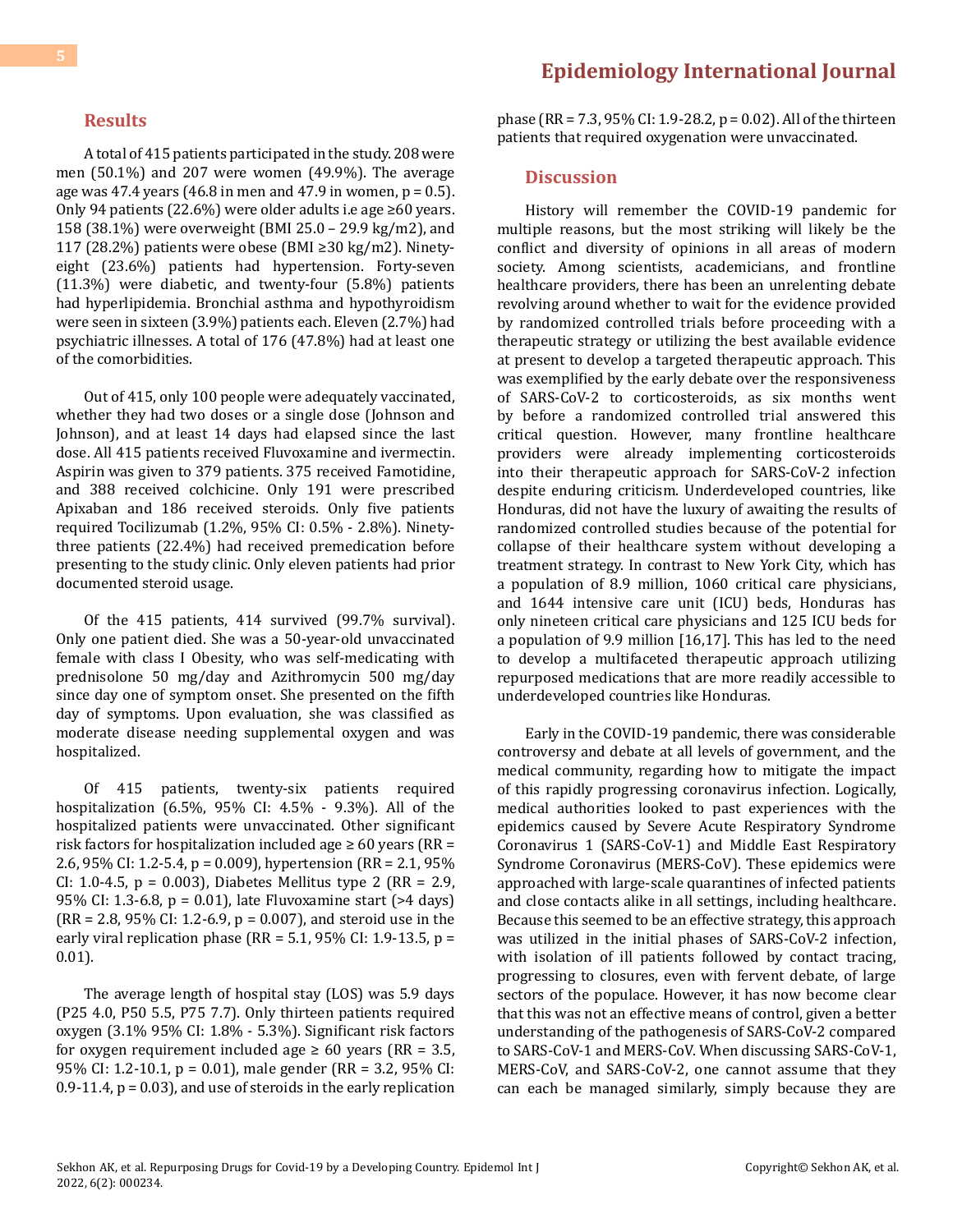categorized as coronaviruses. With SARS-CoV-1 and MERS-CoV, infected patients develop symptoms before the peak of viral load.

Therefore, there are no asymptomatic carriers, which is why patient and contact isolation is effective. There was no indication for the development of an early outpatient treatment approach to slow transmission because symptomatic patients were placed in isolation early in the disease process. This is in direct contrast to SARS-CoV-2. In their study, Benefield A, et al. [18] clearly demonstrated that the SARS-CoV-2 viral load peaks before symptom onset and remains elevated for approximately twenty days [18]. This allows for asymptomatic persons to propagate SARS-CoV-2 early on, before progression to more severe, complicated illness, even as viral load declines. Thus, along with aggressive testing, an early aggressive outpatient therapeutic approach becomes of the utmost importance to mitigating the impact of SARS-CoV-2.

Since January 2020, there has been a plethora of emerging evidence by scientists worldwide regarding the pathophysiology of SARS-CoV-2 infection. A consensus exists that there is an initial viral stage whereby symptoms may vary from a minimal to a mild undifferentiated viral syndrome in some, which may progress in others to a pulmonary phase with hypoxia and associated organizing pneumonia. COVID-19 is multi-systemic, most of the time, and follows the pattern of Angiotensin-Converting Enzyme 2 (ACE) receptors in various body organ systems, including the cardiovascular, renal, and gastrointestinal systems [19]. There is also a significant body of evidence that the timing of interferon release plays a crucial role in the severe inflammatory phase. The dysfunction caused by SARS-CoV-2 promotes a vigorous activation of the nucleotidebinding oligomerization domain, Leucine-rich repeat and Pyrin domain-containing protein 3 (NLRP3) inflammasome, caspase, interleukin-1 (IL-1) and interleukin-6 (IL-6) pathways [20]. Another point of convergence among experts is the fact that COVID-19 causes endothelitis. This gives rise to an unregulated prothrombotic state that ultimately leads to endothelial cell dysfunction, dysregulation of angiotensin II, and a vicious pro-inflammatory state leading to unabated immune thrombosis. In addition, immobilization, hypoxia and disseminated intravascular coagulation can increase the prothrombotic state of these patients. It has been speculated that microvascular thrombosis may play a critical role in hypoxemia and multiorgan failure [21,22].

Another important pathway in COVID-19 pathogenesis is excessive platelet activation. An excess of free plasma serotonin derived from platelets leads to excessive plateletfibrin aggregation and the formation of microthrombi [23]. Fluvoxamine, a medication classified as a selective serotonin reuptake inhibitor (SSRI), has been shown to play a significant role in modulating this pathway through agonistic activity on the sigma 1 receptor. This, in turn, mediates inflammation, potentiates an antiplatelet effect, and reduces mast cell degranulation and cytokine storm, among other actions specific to the pathophysiology of SARS-CoV-2 infection. Further, Aspirin, a well-known antiplatelet agent, also plays a role in limiting SARS-CoV-2 pathogenesis through inhibition of the Cyclooxygenase-1 (COX-1) pathway, leading to a decrease in Thromboxane-A2 (TX-A2), subsequently decreasing platelet aggregation [24]. Evidence from autopsies and bronchoscopy samples shows a clear macrophage activation syndrome that perpetuates all the above pathways. With all this knowledge acquired since the first days of the COVID-19 pandemic, it would be logical to anticipate the activation of all these pathologic pathways and attempt to effectively intervene with a targeted therapeutic approach early in the disease course rather than later.

Colchicine is an anti-inflammatory medication that has been available for centuries and the mechanism of action interferes with microtubules auto formation within the cytoplasm of cells. It is thought to interfere with these inflammatory pathways through microtubule inhibition and inhibiting the neutrophil recruitment and adhesion in the site of inflammation. It interferes with the proinflammatory protein complex, the nod-like receptor protein 3 (NLRP3) inflammasome, which produces inflammatory pathways and enzymes such as caspase-1 which are responsible for activating interleukin 1Beta, that induce macrophages to release large quantities of additional pro-inflammatory cytokines, one of them being IL-6, a cytokine that induces C-reactive protein that has been deeply associated as an important proinflammatory component of the cytokine storm that is characteristic in COVID-19 patients. The concentration of colchicine in inflammatory cells such as leukocytes is very high, its concentrated about 16 times more than in serum, hence the importance of anti-inflammatory properties in the entire COVID-19 pathophysiology [25]. New released evidence states that these pathways need to be blocked very early on the disease course [26]. A recent review by Kory P, et al. [27] shows that Ivermectin has antiviral properties against an increasing number of RNA viruses including SARS-COV2. Its mechanism of action in the disease to name a few, is due to the high binding activity of the medication to the spike protein on SARS-COV2, which makes it harder for the virus to bind to the ACE2 receptors located all around the body and therefore a decrease on viral cellular entry. It is also noticeable that Ivermectin inhibits viral replication by binding and blocking the RNA-dependent RNA polymerase. For a more detailed review we invite the reader to see the excellent manuscript of Kory P, et al. [27]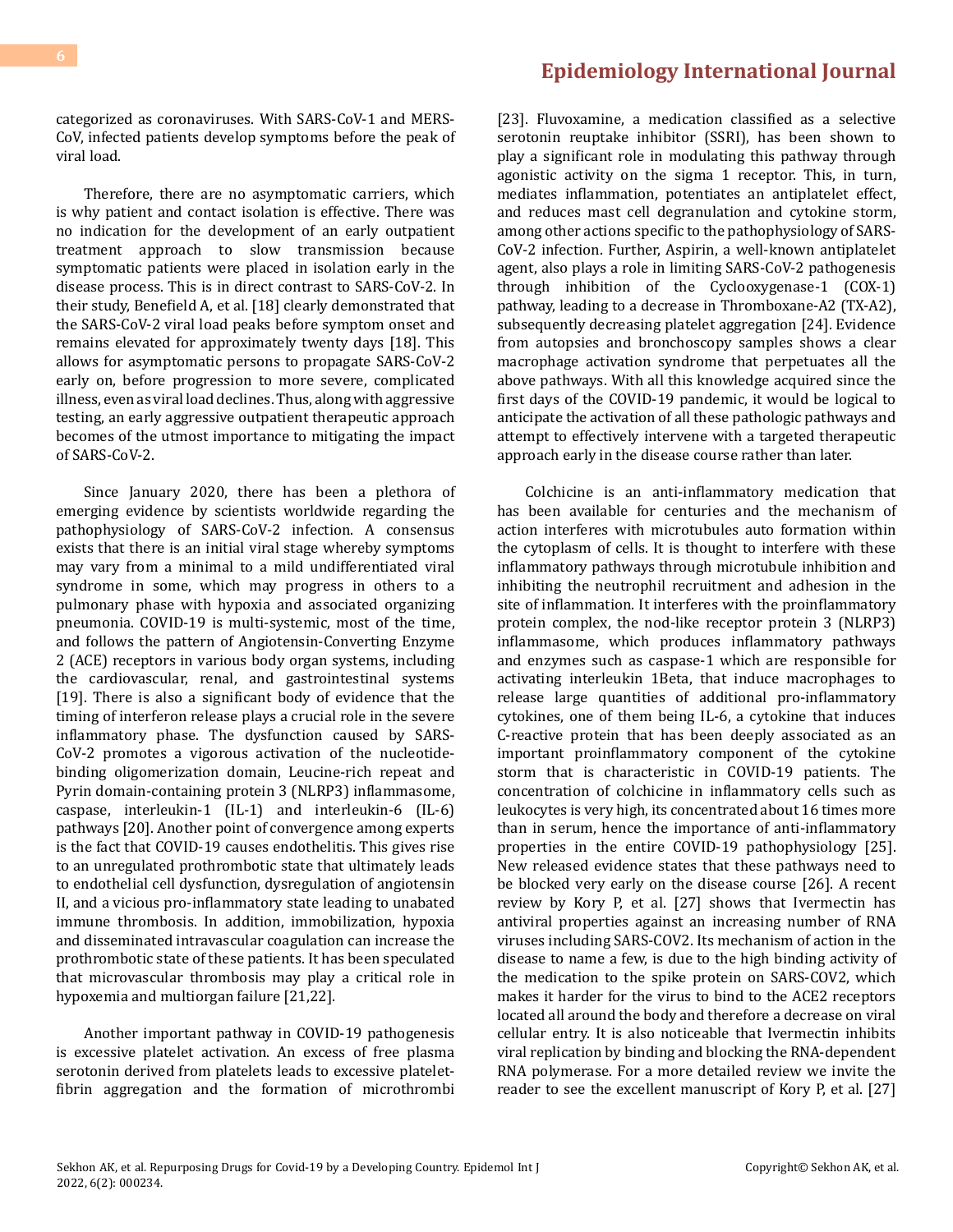A recent metanalysis by Bryant et al showed that using Ivermectin early in the clinical course may reduce numbers progressing to severe disease having a significant impact on the SARS-CoV2 pandemic [28].

A multi-mechanistic and stepwise approach in the outpatient setting, which is initiated early in the disease course and has been geared toward these pathogenic pathways, is not only logical but scientifically founded. Recently, Valerio Pascua FV *et al*. [29] proposed a multimechanistic approach for the management of hospitalized patients with COVID-19, which has since been adopted by many countries with very minimal differences in implementation. This treatment approach consists of highdose corticosteroids, preferentially methylprednisolone, tocilizumab as a rescue agent, high-intensity, or therapeutic anticoagulation, Ivermectin, high-flow oxygen systems, and self-proning, if possible, to improve oxygenation [29]. An early outpatient treatment based on clear pathophysiologic states of the disease is an extension of these principles. The basis for this clinical study is to apply these principles and investigate their impact on the course of COVID-19 in an outpatient clinic in Honduras, utilizing readily available repurposed medications.

### **Limitations**

Vaccination has been the first globally accepted pharmaceutical contingency measure for the COVID-19 pandemic and it has become within reach for underdeveloped countries, including Honduras. The massive vaccination campaign programs promoted by the WHO may impact the severity of some cases in this research. Some patients were fully vaccinated, while others had only one dose, affecting the study outcome. The lack of ethnic diversity, the absence of a control group, and the fact that this study was conducted in a single hospital during the COVID-19 pandemic are all limiting factors with respect to the study outcomes. However, the lack of significant research performed on this topic makes this study a strong starting point for further investigations. Also, it has been so deeply rooted in the population to stay at home and not search for an early treatment that some cases that were not in an early stage were included, limiting the study outcomes. However, it was a small percentage of the whole population in the study. Despite all these limitations there's a counterbalance when applying this protocol accessibility in an underdeveloped nation like the one doing the study. The pandemic has proven to the world that there have been disparities in the distribution of novel therapies directed to SarsCov2, in the vaccines and monoclonal antibodies. When the manuscript was being written two new antivirals were released: molnupiravir and ritonavir/nirmatrelvir in the United States for early outpatient treatment [30]. Given our prior experiences in the distribution of new therapies, it would be naïve to believe that Honduras will be a priority to these two big pharmaceutical companies producing these products.

### **Confounding Factors**

### **Individual Socioeconomic Status**

This study was conducted at a private hospital. Therefore, due to specific social considerations, some patients were admitted despite not meeting the criteria. As a result of this, the rate of hospitalizations increased by a small percentage. We don't think that this will play a role in mortality rate and length of hospital stay since patients were treated under the same circumstances and same criteria were used per our protocol in the entire cohort, not being influenced by their socioeconomic status. All patients that were admitted and treated in our study were able to afford a private health setting which gave us the opportunity to use the same resources in all our patients.

#### **Number of Comorbidities**

Another confounding factor is the comorbidities in the patient group, among these comorbidities were: obesity, hypertension, diabetes, bronchial asthma, hypothyroidism, hyperlipidemia, and psychiatric illnesses which may have contributed to the increase of length of stay and mortality in some patients. Also is very important to clarify that the comorbidities needed to be seen in every patient individually, because the outcomes of every patient could also be determined if those comorbidities were under control or not.

### **Hospital Care Quality**

The hospital care quality was the same in the entire patients under the study, since they were treated just in one hospital which was private, with the same conditions for all of them. We will consider that this confounding will play a role on our results if we were comparing patients between a private and public hospital, since the care quality can sometimes be diminished in a public hospital setting because there are less resources available for healthcare workers and even for the patients itself. Our entire cohort were under the same circumstances regarding hospital care quality which would not affect the mortality and hospitalizations rate, nor the length of hospital stay.

### **Social and Economic Impact**

When repurposed drugs for the treatment of COVID-19 are referenced herein, it is innovative and beneficial for patients overall and essential for managing the disease within developing countries, such as Honduras. In addition,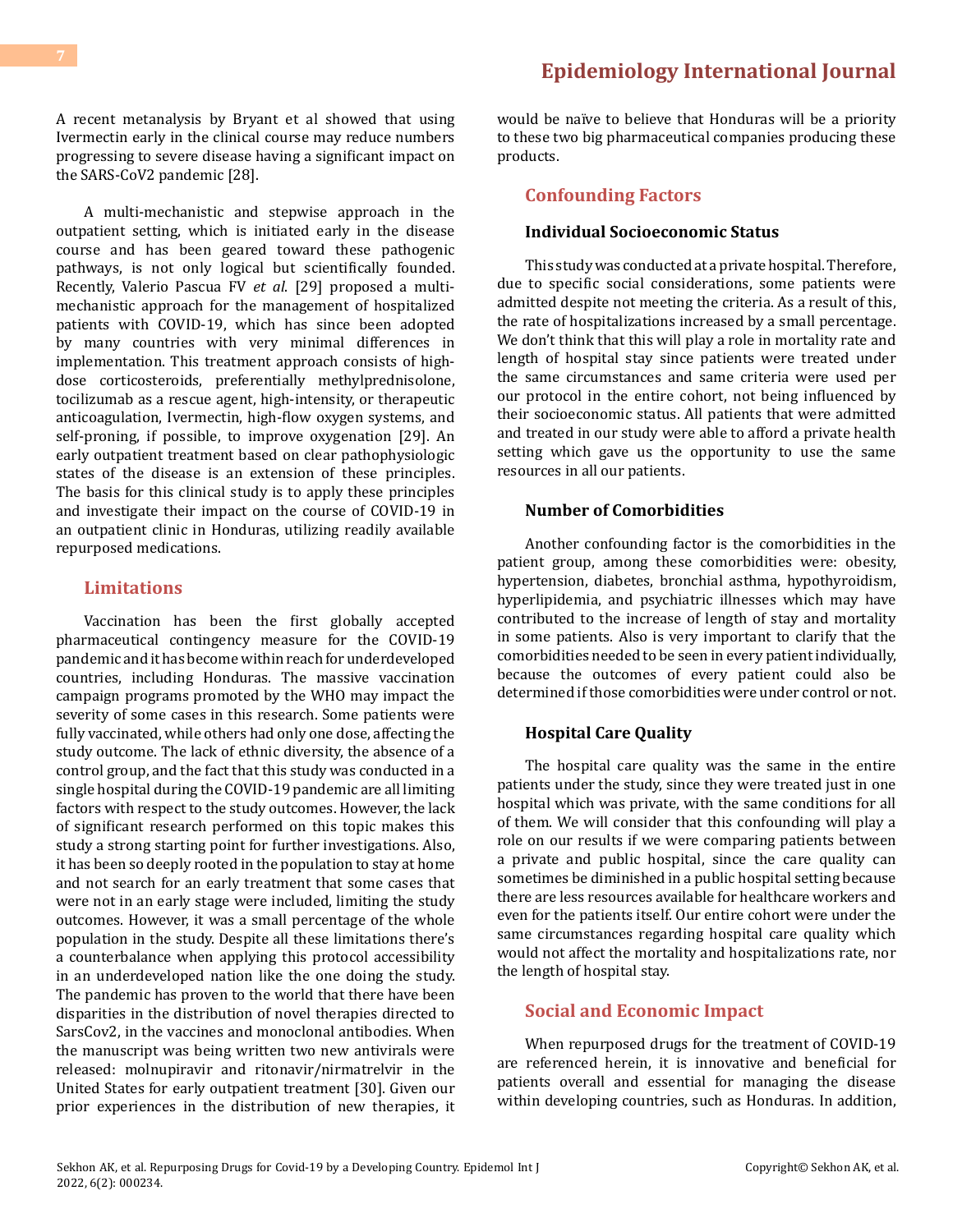### by using a redirected drug, Fluvoxamine, this study presents a proposal for a low-cost option that is within financial reach for a large portion of a developing society, within which many live in extreme poverty. Therefore, the evidence presented in this study will have both an economic and social impact on the management of ambulatory patients with COVID-19.

### **Conclusion**

The study provided an undeniable insight into the concept of early outpatient treatment in COVID-19 disease in a cohort of unvaccinated, partially, and fully vaccinated patients within a country with such limited resources as Honduras. This regimen focused on an early multi-mechanism approach to better understand the pathophysiology and phases of this viral infection. Emphasizing the use of affordable, easily accessible repurposed drugs for COVID-19 decreased critical epidemiological markers like hospitalization, oxygen need, mean hospital stay, and death, which are fundamentally crucial in the COVID-19 puzzle. Despite the study's limitations, it proves that the intention of treatment is lifesaving. These findings merit further investigation in a comparative, multiinstitutional study to reinforce/replicate its results.

### **Acknowledgments**

We wish to thank Mrs. Waleska Solis-Hoffman, Mr. Edgardo Melgar and Mr. Daniel Antonio Fortin and Ing. Robert Maas Chavez for their altruism during the pandemic in Honduras, the success and outcome of this study required their voluntarily constant dedication and hard work.

#### **References**

- 1. [Farhi P \(2020\) How a blogger in Florida put on an early](https://www.washingtonpost.com/lifestyle/media/the-first-reporter-in-the-western-world-to-spot-the-coronavirus-crisis-was-a-blogger-in-florida/2020/03/13/244f39e6-6476-11ea-acca-80c22bbee96f_story.html) [warning about the coronavirus crisis. The Washington](https://www.washingtonpost.com/lifestyle/media/the-first-reporter-in-the-western-world-to-spot-the-coronavirus-crisis-was-a-blogger-in-florida/2020/03/13/244f39e6-6476-11ea-acca-80c22bbee96f_story.html) [Post.](https://www.washingtonpost.com/lifestyle/media/the-first-reporter-in-the-western-world-to-spot-the-coronavirus-crisis-was-a-blogger-in-florida/2020/03/13/244f39e6-6476-11ea-acca-80c22bbee96f_story.html)
- 2. [Huang C, Wang Y, Li X, Ren L, Zhao J, et al. \(2020\) Clinical](https://pubmed.ncbi.nlm.nih.gov/31986264/) [features of patients infected with 2019 novel coronavirus](https://pubmed.ncbi.nlm.nih.gov/31986264/) [in Wuhan, China. The Lancet 395\(10223\): 497-506.](https://pubmed.ncbi.nlm.nih.gov/31986264/)
- 3. [Zhang Y, Chen C, Zhu S, Shu C, Wang D, et al. \(2020\)](https://pubmed.ncbi.nlm.nih.gov/34594837/) [Isolation of 2019-ncov from a stool specimen of a](https://pubmed.ncbi.nlm.nih.gov/34594837/) [laboratory-confirmed case of the coronavirus disease](https://pubmed.ncbi.nlm.nih.gov/34594837/) [2019 \(covid-19\). China CDC Weekly 2020 2\(8\): 123-124.](https://pubmed.ncbi.nlm.nih.gov/34594837/)
- 4. [\(2020\) Pnuemonia of unkown cause-China. World](https://www.who.int/emergencies/disease-outbreak-news/item/2020-DON229) [Health Organization.](https://www.who.int/emergencies/disease-outbreak-news/item/2020-DON229)
- 5. [\(2019\) Coronavirus disease \(covid-19\) events as they](https://www.who.int/emergencies/diseases/novel-coronavirus-2019/events-as-they-happen) [happen. World Health Organization.](https://www.who.int/emergencies/diseases/novel-coronavirus-2019/events-as-they-happen)
- 6. (2021) Statistics Say Large Pandemics Are More Likely Than We Thought. Duke Global Health Institute.

### **[Epidemiology International Journal](https://medwinpublishers.com/EIJ/)**

- 7. [Horby P, Landray MJ, Haynes R, Bailie K, Juszczak E, et](https://pubmed.ncbi.nlm.nih.gov/32678530/)  [al. \(2021\) Dexamethasone in hospitalized patients with](https://pubmed.ncbi.nlm.nih.gov/32678530/)  [covid-19. N Eng J Med 384\(8\): 693-704.](https://pubmed.ncbi.nlm.nih.gov/32678530/)
- 8. [Ackermann M, Verleden SE, Kuehnel M, Haverich A,](https://pubmed.ncbi.nlm.nih.gov/32437596/)  [Welte T, et al. \(2020\) Pulmonary Vascular Endothelialitis,](https://pubmed.ncbi.nlm.nih.gov/32437596/)  [Thrombosis, and Angiogenesis in Covid-19. N Eng J Med](https://pubmed.ncbi.nlm.nih.gov/32437596/) [383\(2\): 120-128.](https://pubmed.ncbi.nlm.nih.gov/32437596/)
- 9. [Del Pozo JSG, Galindo MF, Nava E, Jordán J \(2020\) A](https://pubmed.ncbi.nlm.nih.gov/32706087/)  [systematic review on the efficacy and safety of IL-6](https://pubmed.ncbi.nlm.nih.gov/32706087/) [modulatory drugs in the treatment of COVID-19 patients.](https://pubmed.ncbi.nlm.nih.gov/32706087/)  [Eur Rev Med Pharmacol Sci 24\(13\): 7475-7484.](https://pubmed.ncbi.nlm.nih.gov/32706087/)
- 10. [Nasonov E, Samsonov M \(2020\) The role of Interleukin](https://pubmed.ncbi.nlm.nih.gov/32920514/)  [6 inhibitors in therapy of severe COVID-19. Biomed](https://pubmed.ncbi.nlm.nih.gov/32920514/)  [Pharmacother 131: 110698.](https://pubmed.ncbi.nlm.nih.gov/32920514/)
- 11. [Ontai S, Zeng L, Choi D, Hoffman MS, Valerio Pascua F,](https://medwinpublishers.com/EIJ/early-multidrug-treatment-of-sars-cov-2-covid-19-and-decreased-case-fatality-rates-in-honduras.pdf)  [VanBuren V, et al. \(2022\) Early Multidrug Treatment of](https://medwinpublishers.com/EIJ/early-multidrug-treatment-of-sars-cov-2-covid-19-and-decreased-case-fatality-rates-in-honduras.pdf)  [SARS-Cov-2 \(COVID-19\) and Decreased Case Fatality](https://medwinpublishers.com/EIJ/early-multidrug-treatment-of-sars-cov-2-covid-19-and-decreased-case-fatality-rates-in-honduras.pdf)  [Rates in Honduras. Epidemol Int J 6\(1\): 00217.](https://medwinpublishers.com/EIJ/early-multidrug-treatment-of-sars-cov-2-covid-19-and-decreased-case-fatality-rates-in-honduras.pdf)
- 12. Chaccour C, Casellas A, Di Matteo AB, Pineda I, Montero AF, et al. (2021) The effect of early treatment with ivermectin on viral load, symptoms and humoral response in patients with non-severe COVID-19: A pilot, double-blind, placebo-controlled, randomized clinical trial. EClinicalMedicine 32: 100720.
- 13. [Reyes AZ, Hu K, Teperman J, Wampler Muskardin TL,](https://pubmed.ncbi.nlm.nih.gov/33293273/)  [Tardif JC, et al. \(2021\) Anti-inflammatory therapy for](https://pubmed.ncbi.nlm.nih.gov/33293273/) [COVID-19 infection: the case for colchicine. Ann Rheum](https://pubmed.ncbi.nlm.nih.gov/33293273/) [Dis 80\(5\): 550-557.](https://pubmed.ncbi.nlm.nih.gov/33293273/)
- 14. [Awtry EH, Loscalzo J \(2000\) Aspirin. Circulation](https://pubmed.ncbi.nlm.nih.gov/10715270/)  [101\(10\): 1206-1218.](https://pubmed.ncbi.nlm.nih.gov/10715270/)
- 15. [Hamed MG, Hagag RS \(2020\) The possible](https://pubmed.ncbi.nlm.nih.gov/32768893/) [immunoregulatory and anti-inflammatory effects of](https://pubmed.ncbi.nlm.nih.gov/32768893/) [selective serotonin reuptake inhibitors in coronavirus](https://pubmed.ncbi.nlm.nih.gov/32768893/) [disease patients. Medical Hypotheses 144: 110140.](https://pubmed.ncbi.nlm.nih.gov/32768893/)
- 16. [United Nations \(2019\) World Population Prospects-](https://population.un.org/wpp/)[Population Division. Department of Economic and Social](https://population.un.org/wpp/) [Affairs.](https://population.un.org/wpp/)
- 17. [Choi A, Bhat S, Velasquez J, Welch W \(2022\) Coronavirusin](https://projects.thecity.nyc/2020_03_covid-19-tracker/?_ga=2.223607634.819780552.1638753769-825759891.1555623820)  [New York City. The City.](https://projects.thecity.nyc/2020_03_covid-19-tracker/?_ga=2.223607634.819780552.1638753769-825759891.1555623820)
- 18. [Benefield A, Skrip A, Clement A, Althouse R, Chang S, et](https://www.medrxiv.org/content/10.1101/2020.09.28.20202028v1)  [al. \(2020\) SARS-CoV-2 viral load peaks prior to symptom](https://www.medrxiv.org/content/10.1101/2020.09.28.20202028v1)  [onset: a systematic review and individual-pooled analysis](https://www.medrxiv.org/content/10.1101/2020.09.28.20202028v1)  [of coronavirus viral load from 66 studies. MedRxiv.](https://www.medrxiv.org/content/10.1101/2020.09.28.20202028v1)
- 19. [Zhang X, Li S, Niu S \(2020\) ACE2 and COVID-19 and the](https://pubmed.ncbi.nlm.nih.gov/32522846/)  [resulting ARDS. Postgrad Med J 96\(1137\): 403-407.](https://pubmed.ncbi.nlm.nih.gov/32522846/)